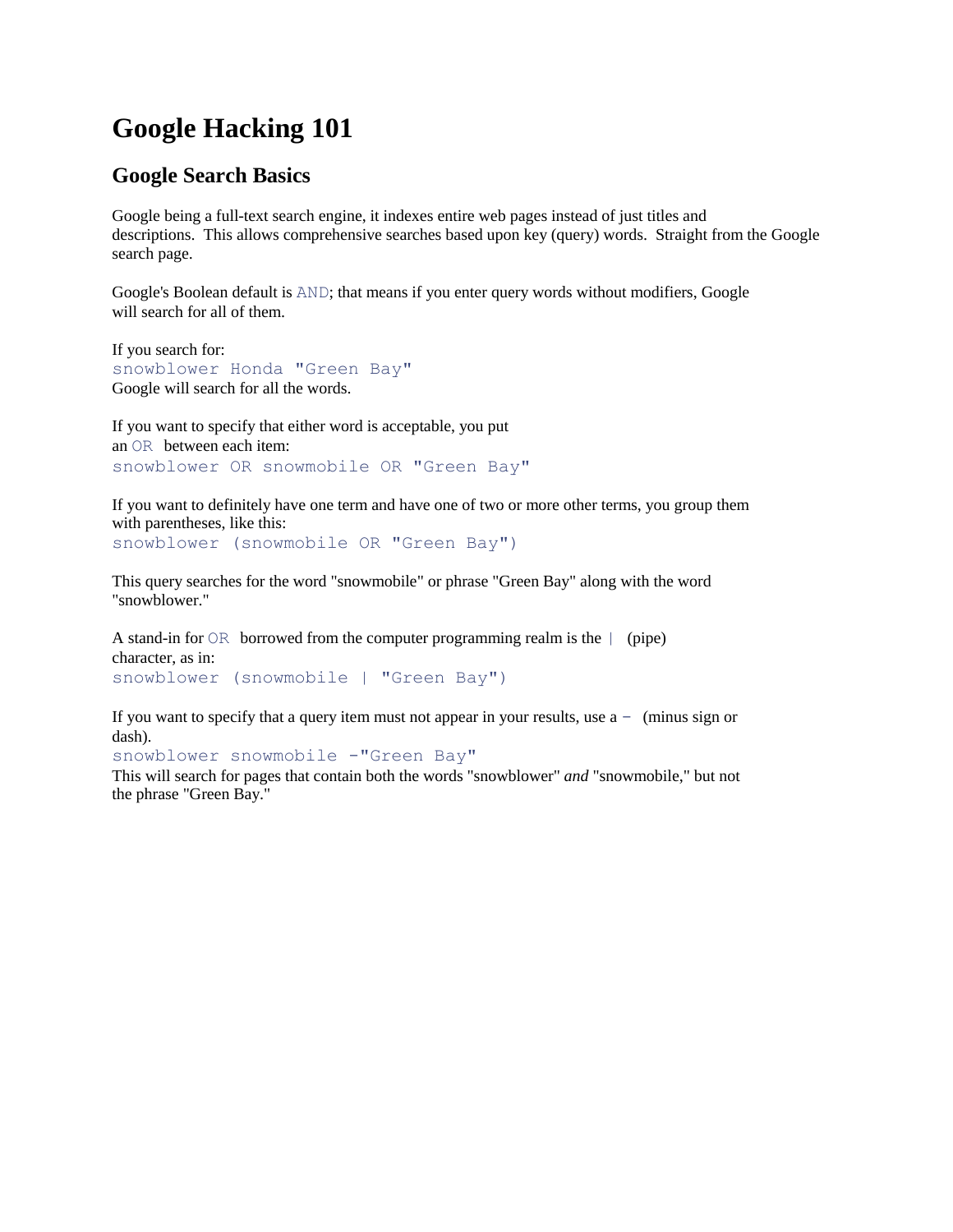## **Google Syntax Words**

Google also allows keyword searches in specific parts of web pages using special syntax words. Additional commands, called special syntaxes, let Google users search specific parts This comes in handy when you're dealing with billions of web pages and need every opportunity to narrow your search results. Specifying that your query words must appear only in the title or URL of a returned web page is a great way to have your results get very specific without making your keywords themselves too specific.

## **intitle:**

intitle: restricts your search to the titles of web pages. The variation, allintitle: finds pages wherein all the words specified make up the title of the web page. It's probably best to avoid the allintitle: variation, because it doesn't mix well with some of the other syntaxes.

intitle:"george bush" allintitle:"money supply" economics

## **inurl:**

inurl: restricts your search to the URLs of web pages. This syntax tends to work well for finding search and help pages, because they tend to be rather regular in composition. An allinurl: variation finds all the words listed in a URL but doesn't mix well with some other special syntaxes.

inurl:help allinurl:search help

## **intext:**

intext: searches only body text (i.e., ignores link text, URLs, and titles). There's an  $allintext:$  variation, but again, this doesn't play well with others. While its uses are limited, it's perfect for finding query words that might be too common in URLs or link titles.

intext:"yahoo.com" intext:html

## **inanchor:**

 $\text{inanchoer}:$  searches for text in a page's link anchors. A link anchor is the descriptive text of a link. For example, the link anchor in the HTML code  $\leq a$ href="http://www.oreilly.com>O'Reilly and Associates</a> is "O'Reilly and Associates." inanchor:"tom peters"

#### **site:**

site: allows you to narrow your search by either a site or a top-level domain. AltaVista, for example, has two syntaxes for this function (host: and domain:), but Google has only the one. site:loc.gov site:thomas.loc.gov site:edu site:nc.us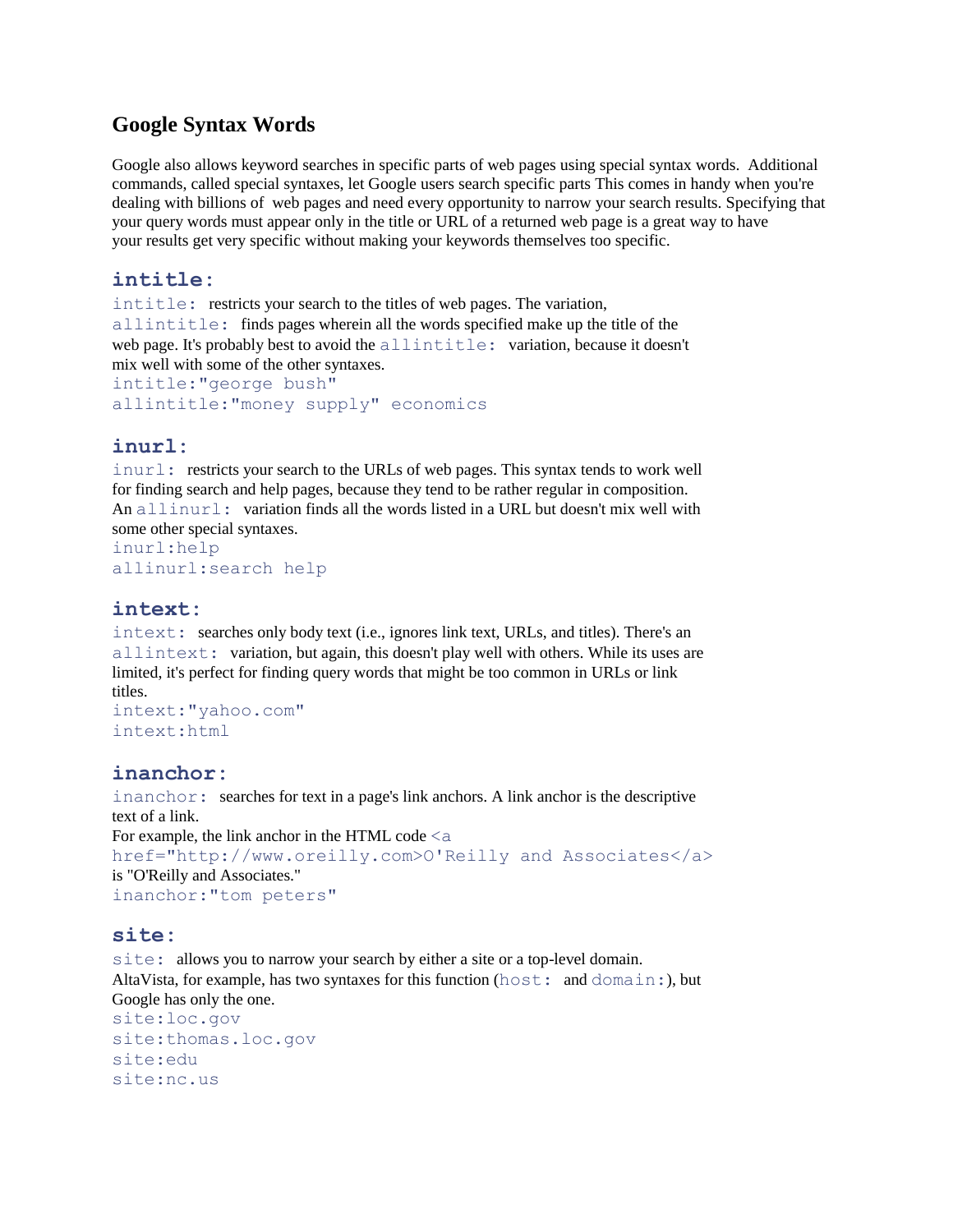## **link:**

link: returns a list of pages linking to the specified URL. Enter link: www.google.com and you'll be returned a list of pages that link to Google. You can include the http:// bit; you don't need it, and, indeed, Google appears to ignore it even if you do put it in.  $\text{link}$ : works just as well with "deep" URLs—http://www.raelity.org/apps/blosxom/ for instance—as with top-level URLs such as *raelity.org*.

#### **cache:**

cache: finds a copy of the page that Google indexed even if that page is no longer available at its original URL or has since changed its content completely. This is particularly useful for pages that change often.

If Google returns a result that appears to have little to do with your query, you're almost sure to find what you're looking for in the latest cached version of the page at Google. cache:www.yahoo.com

#### **daterange:**

daterange: limits your search to a particular date or range of dates that a page was indexed. It's important to note that the search is not limited to when a page was created, but when it was indexed by Google. So a page created on February 2 and not indexed by Google until April 11 could be found with daterange: search on April 11. Remember also that Google reindexes pages. Whether the date range changes depends on whether the page content changed. For example, Google indexes a page on June 1. Google reindexes the page on August 13, but the page content hasn't changed. The date for the purpose of searching with daterange: is still June 1. Note that daterange: works with Julian, not Gregorian dates (the calendar we use every day.) There are Gregorian/Julian converters online, but if you want to search Google without all that nonsense, use the FaganFinder Google interface (http://www.faganfinder.com/engines/google.shtml), offering daterange: searching via a Gregorian date pull-down menu. Some of the hacks deal with daterange: searching without headaches, so you'll see this popping up again and again in the book. "George Bush" daterange:2452389-2452389

neurosurgery daterange:2452389-2452389

## **filetype:**

filetype: searches the suffixes or filename extensions. These are usually, but not necessarily, different file types. I like to make this distinction, because searching for filetype:htm and filetype:html will give you different result counts, even though they're the same file type. You can even search for different page generators, such as ASP, PHP, CGI, and so forth—presuming the site isn't hiding them behind redirection and proxying. Google indexes several different Microsoft formats, including: PowerPoint (PPT), Excel (XLS), and Word (DOC).

homeschooling filetype:pdf "leading economic indicators" filetype:ppt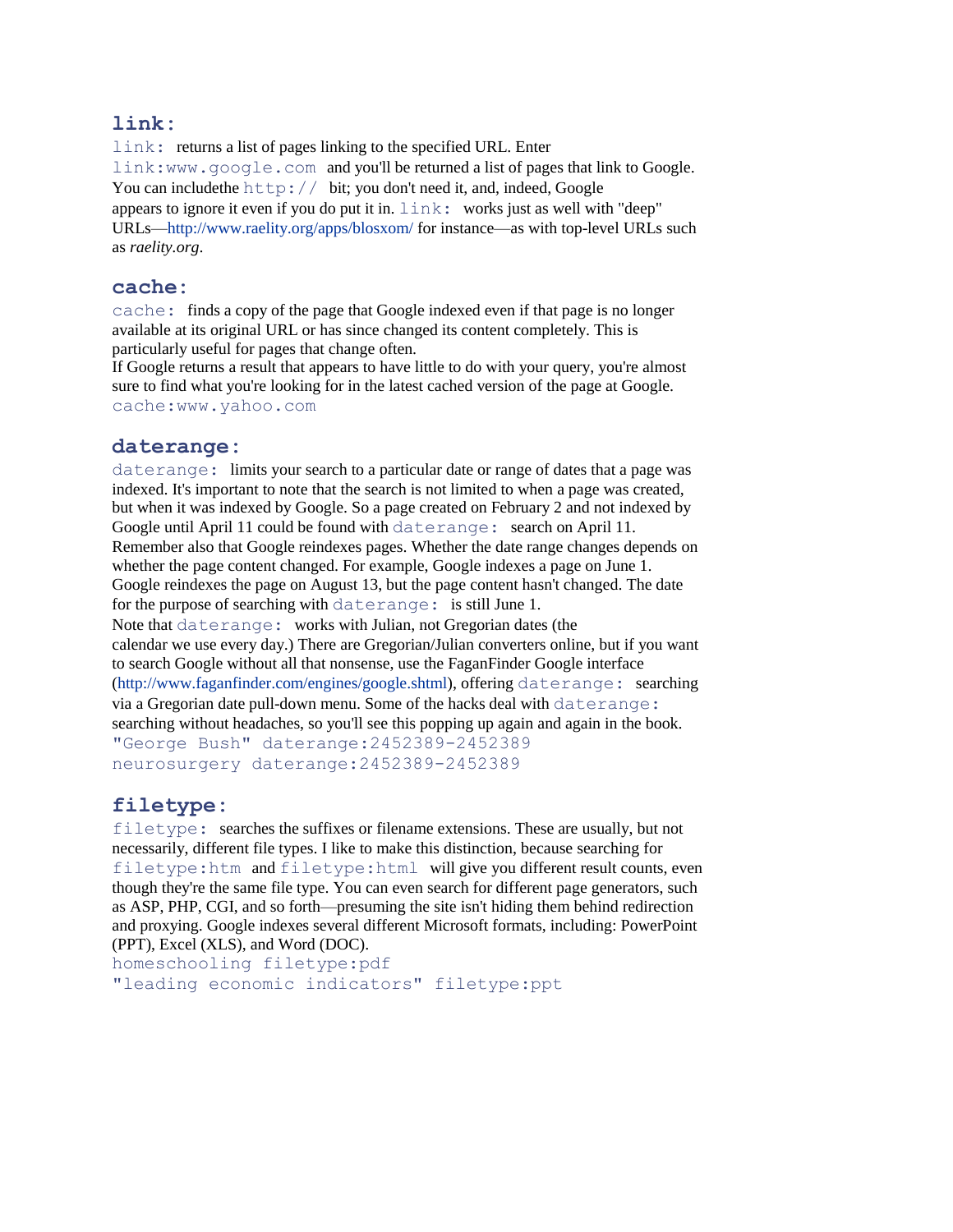## **related:**

related:, as you might expect, finds pages that are related to the specified page. Not all pages are related to other pages. This is a good way to find categories of pages; a search for related: google.com would return a variety of search engines, including HotBot, Yahoo!, and Northern Light. related:www.yahoo.com related:www.cnn.com

## **info:**

info: provides a page of links to more information about a specified URL. Information includes a link to the URL's cache, a list of pages that link to that URL, pages that are related to that URL, and pages that contain that URL. Note that this information is dependent on whether Google has indexed that URL or not. If Google hasn't indexed that URL, information will obviously be more limited.

info:www.oreilly.com info:www.nytimes.com/technology

## **phonebook:**

phonebook:, as you might expect, looks up phone numbers. phonebook:John Doe CA phonebook:(510) 555-1212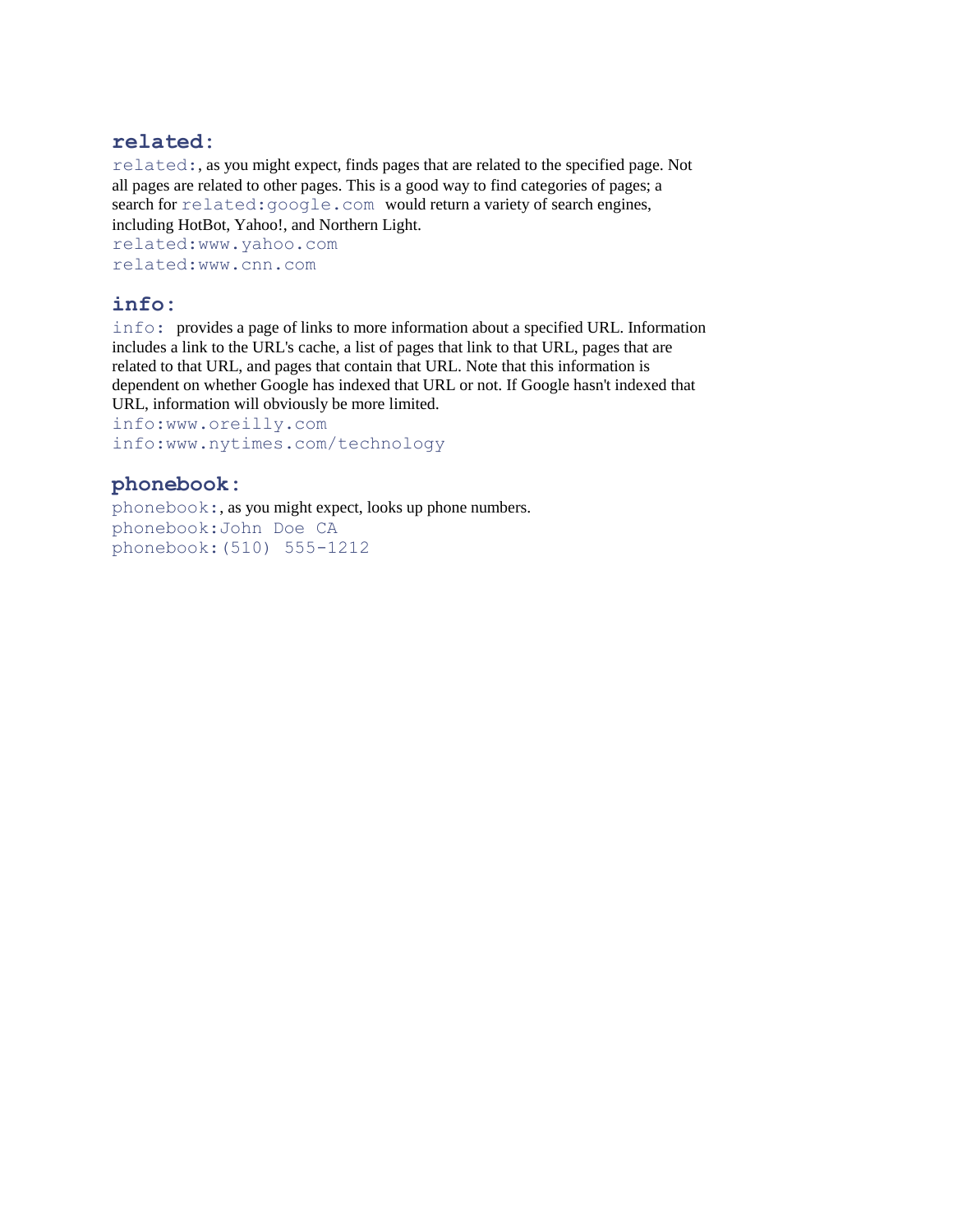## **Google Search Form**

```
<!-- Search Google -->
<form method="get" action="http://www.google.com/search">
<input type="text" name="q" size=31 maxlength=255 value="">
<input type="submit" name="sa" value="Search Google">
</form>
<!-- Search Google -->
```
Save it as search.htm and double click on it.

A more specific form:

```
<!-- Custom Google Search Form-->
<form method="get" action="http://www.google.com/search">
<input type="text" name="q" size=31 maxlength=255 value="">
<br />
Search for file type:
<select name="as_filetype">
<option value="ppt">PowerPoint</option>
<option value="xls">Excel</option>
<option value="doc">Word</option>
</select>
<br />
Search site:
<select name="as_sitesearch"></option>
<option value="tompeters.com">TomPeters.com</option>
<option value="state.ca.us">State of California</option>
<option value="loc.gov">The Library of Congress</option>
</select>
<input type="hidden" name="num" value="100">
</form>
<!-- Custom Google Search Form-->
```